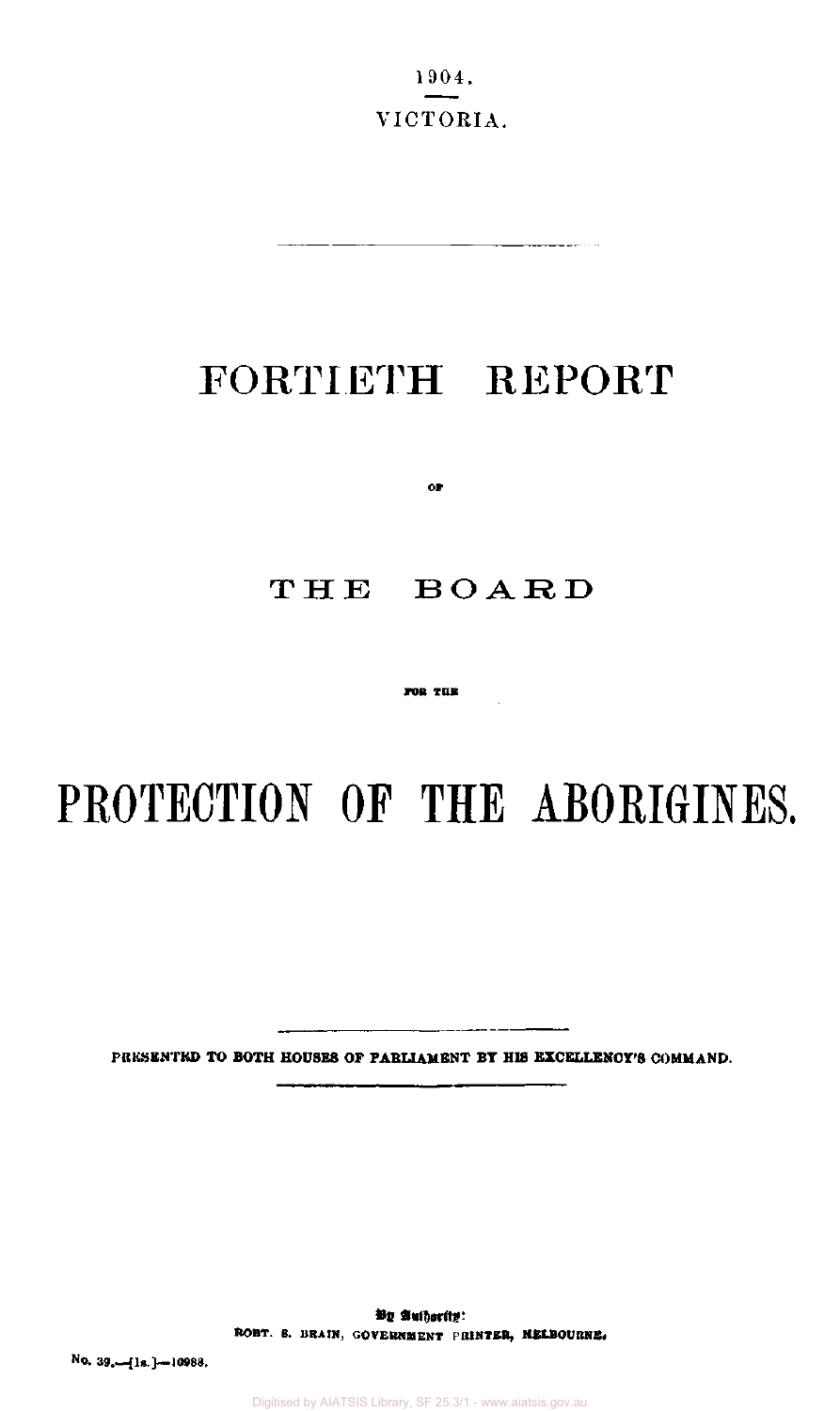#### MEMBERS OF THE BOARD FOR THE PROTECTION OF ABORIGINES.

The Honorable the Chief Secretary, Chairman. F. R. Godfrey, Esquire, Vice-Chairman. W. Anderson, Esquire. G. H. Bennett, Esquire, M.L.A. The Honorable E. H. Cameron, M.L.A. H. P. Keogh, Esquire, M.L.A. W. E. Morris, Esquire. The Honorable W. A. Watt, M.L.A.

|                        | APPROXIMATE COST OF REPORT. |   |               |           | £ 8. d. |
|------------------------|-----------------------------|---|---------------|-----------|---------|
| Preparation-Not given. |                             |   |               |           |         |
| Printing (400 copies)  | <br>                        | - | <br>$\bullet$ | $\bullet$ | 8 O O   |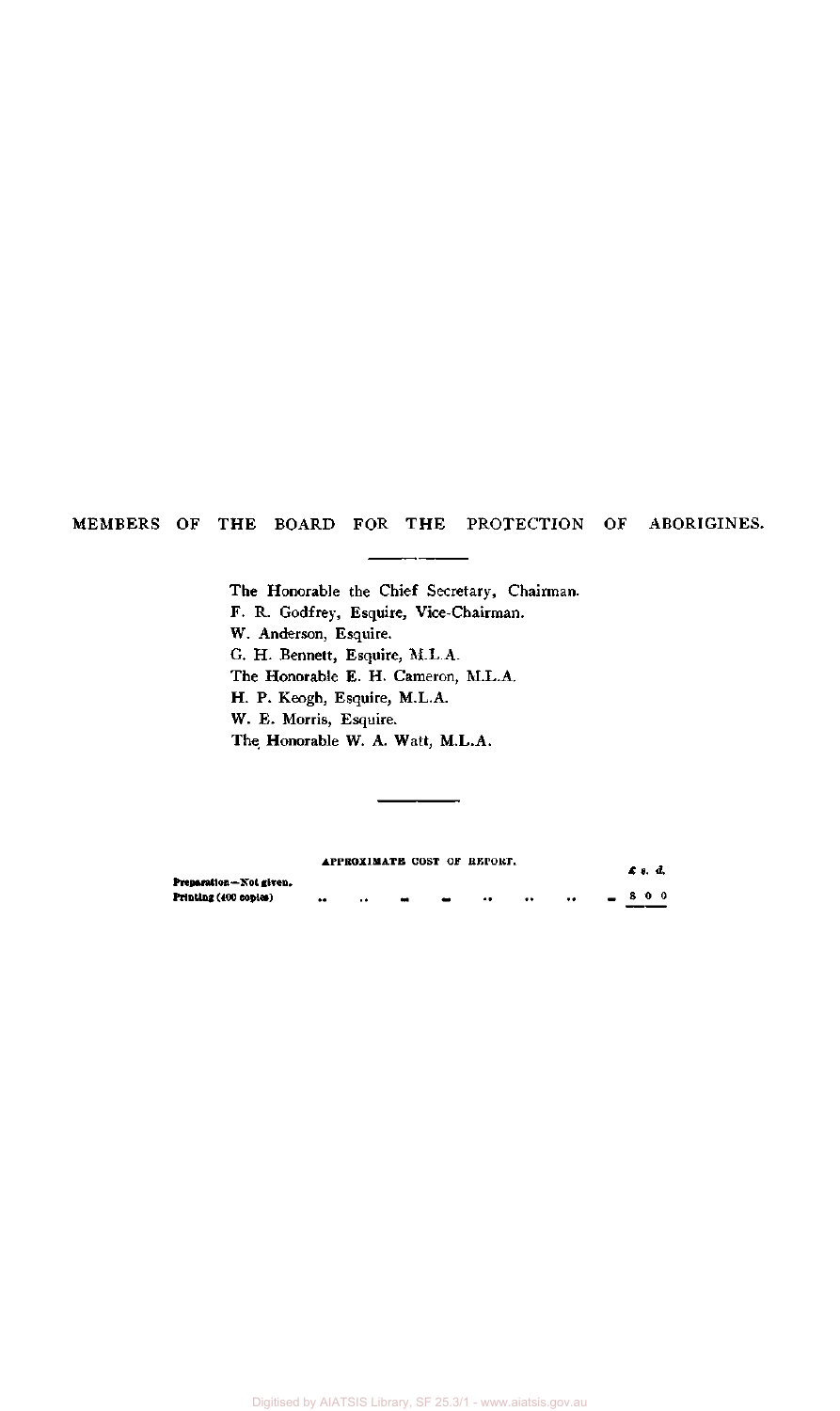# REPORT.

#### Melbourne, 4th October, 1904.

MAY IT PLEASE YOUR EXCELLENCY,

The Board for the Protection of the Aborigines of this State have the honour to submit for Your Excellency's consideration this, their Fortieth Report on the state and condition of the Aborigines under their care, together with the reports of managers of the various stations, and accounts for the past financial year, which have been duly audited and certified by the Auditor-General on the accompanying balance-sheet.

1. The Board have held twelve ordinary and one special meeting during the past year, and the greatest care and consideration has been at all times bestowed on all questions for the welfare and benefit of the Aborigines of this State.

2. The Board greatly regret the death of one of their oldest members, C. M. Officer, Esq., who for many years was most attentive to his duties, both as a member and especially as Vice-Chairman, a position which he ably filled for several years. Mr. Officer devoted a great deal of his time to the temporal and spiritual welfare of the blacks, by visiting the stations and depots, and by his general sympathy with them. Through his death the blacks have lost a true and faithful friend, and the Board a most able assistant in all their deliberations.

3. The Board desire to recognise the prompt action of the Government in filling up the vacancy caused by the death of C. M. Officer, Esq., by the appointment of G. H. Bennett, Esq., M.L.A., leaving only one vacancy unfilled—that caused by the death of A. A. C. Le Souef, Esq.

4. The number of Aborigines, and a few half-castes under certificates, who have resided at and are belonging to the stations and different depôts have again decreased—namely, ten by death, and seven by removal to the Mission Station, Warrangesda, in New South Wales, leaving their numbers as follows :-

|                     |          |                                  |           |    |          | <b>Highest Number.</b> |
|---------------------|----------|----------------------------------|-----------|----|----------|------------------------|
| $\cdots$            |          |                                  |           | 64 |          | 79                     |
|                     |          |                                  |           | 34 |          | 45                     |
| $\cdots$            | $\cdots$ |                                  |           | 46 |          | 62                     |
|                     |          |                                  | $$        | 35 |          | 40                     |
| $\cdots$            |          | $\cdots$                         | $\bullet$ | 21 |          | 27                     |
| $\ddotsc$           |          |                                  |           | 22 | $\cdots$ | 22                     |
| Murray River Depôts |          |                                  |           | 81 |          | 81                     |
|                     |          |                                  |           | 9  |          | 9                      |
|                     |          |                                  |           |    |          |                        |
| Total               |          |                                  |           |    |          | 365                    |
|                     |          | Orphanage and Industrial Schools |           |    |          | Lowest Number.         |

Decrease during the past year, 17.

A few of the old people still enjoy to visit occasionally their old huntinggrounds, but after a short stay return with pleasure to their comfortable homes.

5. Returns of marriages, births, and deaths:—

|                         |                                                                          |                         |        |           |            |                         | Desths. |
|-------------------------|--------------------------------------------------------------------------|-------------------------|--------|-----------|------------|-------------------------|---------|
| $$                      |                                                                          |                         |        |           | 4          |                         | 8       |
|                         |                                                                          |                         |        | $- + -$   |            |                         | ***     |
|                         |                                                                          |                         | $***$  |           |            | <b>***</b>              | 8       |
|                         |                                                                          |                         |        | $\bullet$ | ---        | $\bullet\bullet\bullet$ | 2       |
|                         |                                                                          | $\bullet\bullet\bullet$ | $-0.0$ |           | 2          |                         | 8       |
| $\bullet\bullet\bullet$ | $\begin{array}{ccc}\n\bullet & \bullet & \bullet & \bullet\n\end{array}$ |                         |        |           |            |                         | 5       |
|                         |                                                                          |                         |        |           |            |                         |         |
| Totala                  |                                                                          |                         |        |           | 6          |                         | 16      |
|                         |                                                                          |                         |        |           | Marriages. |                         | Births. |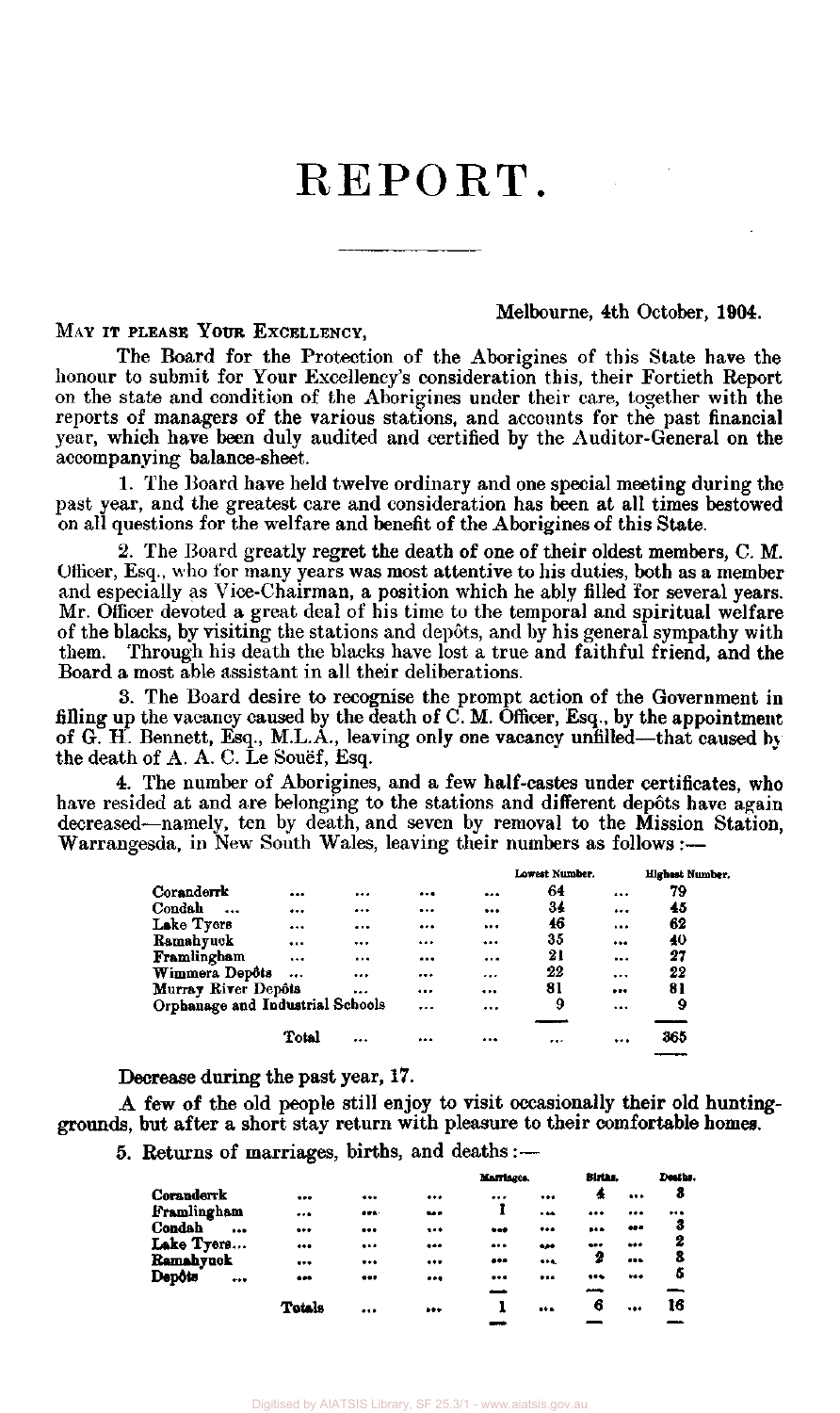(1 Rations, clothes, blankets, and other comforts have been regularly supplied to the Aborigines through the managers of stations and authorized agents at the depots throughout the State, in accordance with the rules and regulations of the Board. Medical attendance and medicines have likewise been provided in every case when required. In unforeseen and special cases the Board's agents, or the General Inspector during his regular visits, have always bestowed proper attention to those who were in need of it.

7. Through the constant decrease of the Aborigines, several of the Board's depôts have been closed, and some of the land set aside by the Government as reserves for their use, not being required any longer, a great part of the same has been handed back again to the Department of Lands. The following table shows the particulars :—

|             | Land given up. |           |                            |                       |           | Reserves still occupied. |               |                         |
|-------------|----------------|-----------|----------------------------|-----------------------|-----------|--------------------------|---------------|-------------------------|
| Coranderrk  | $\ddotsc$      | $\ldots$  | $2,000$ acres              | Coranderrk            | $\cdots$  | $\cdots$                 | $2,400$ acres |                         |
| Condah      | $\cdots$       | $\cdots$  | 1,700<br>$^{\prime}$       | Condah                | $\cdots$  | $\cdots$                 | 2,000         | $\mathbf{v}$            |
| Ebenezer    | $\cdots$       | $\cdots$  | 4,600<br>$^{\ast}$         | Framlingham           | $\cdots$  | $\cdots$                 | 548           | $^{\prime\prime}$       |
| Framlingham | $\cdots$       | $\cdots$  | 5,000<br>$\mathbf{r}$      | $\mathrm{Colac}\dots$ | $\cdots$  | $\ldots$                 | 40            | $\bullet$               |
| Dergholm    | $\cdots$       | $\cdots$  | 180<br>$\mathbf{r}$        | Lake Tyers            | $\ddotsc$ | $\cdots$                 | 4,000         | $^{\prime\prime}$       |
| Lake Tyers  | $\cdots$       | $\ddotsc$ | 200<br>,                   | Ramahyuck             | $\ddotsc$ | $\cdots$                 | 750           | $\overline{\mathbf{v}}$ |
| Ramahyuck   |                | $\cdots$  | 1,400<br>$^{\prime\prime}$ | Lake Moodemere        |           |                          | 8             | $\pmb{\gamma}$          |
| Steiglitz   | $\cdots$       | $\cdots$  | 63<br>$^{\ast}$            |                       |           |                          |               |                         |
|             |                |           |                            | Total                 |           | $\cdots$                 | $9,746$ acres |                         |
| Total       |                |           | $15,143$ acres             |                       |           |                          |               |                         |

8. While the Board faithfully adhere to the rule that all able-bodied Aborigines shall do a fair amount of work for their supplies of rations, clothes, medical attendance, and comfortable homes, they find that the results from such labours are gradually decreasing through the diminishing number and failing health and strength of the Aborigines.

9. The once fully-populated and useful station, Ebenezer, near Lake Hindmarsh, has been finally closed, and the whole of the land belonging to the reserve handed back to the Lands Department, and only awaits the passing of a Bill now before Parliament for its disposal. Careful provision has been made at several depôts in the district for the few remaining blacks who resided there. In connexion with the closing of Ebenezer Mission Station, the Vice-Chairman of the Board has received a very kind letter from Bishop B. La Trobe, one of the directors of the Moravian Mission Board in Germany, expressing the sincerest gratitude for the Board's sympathy and effectual aid in the endeavour to uplift and protect the blacks in this colony, in which he says—" The Moravian Mission Board would feel grateful if the Government would make a permanent reservation of the burial ground at Ebenezer. The plot contains hallowed interests for us, as five of our missionaries are buried there among some 150 of the blacks, to whose temporal and spiritual welfare they have ministered. We likewise trust that some compensation will be allowed us for the improvements at Ebenezer Reserve. In view of the fact that, in the very nature of the case, our work is nearing its end —for not only is Ebenezer closed, but there are indications of the termination of our work at Ramahyuck, in Gippsland, at no distant date—the Moravian Mission Board feel grateful to the Government for all the kindness and help to the blacks for the whole time of our work among them since the year 1850, and we shall be prepared to withdraw our missionary whenever the Board for the Protection of Aborigines wishes to do so. We again thank you for all you have done for the blacks, and for our workers among them."

The Parliamentary vote for the use of the Aborigines has been carefully and liberally-administered, but, through the constant decrease of the blacks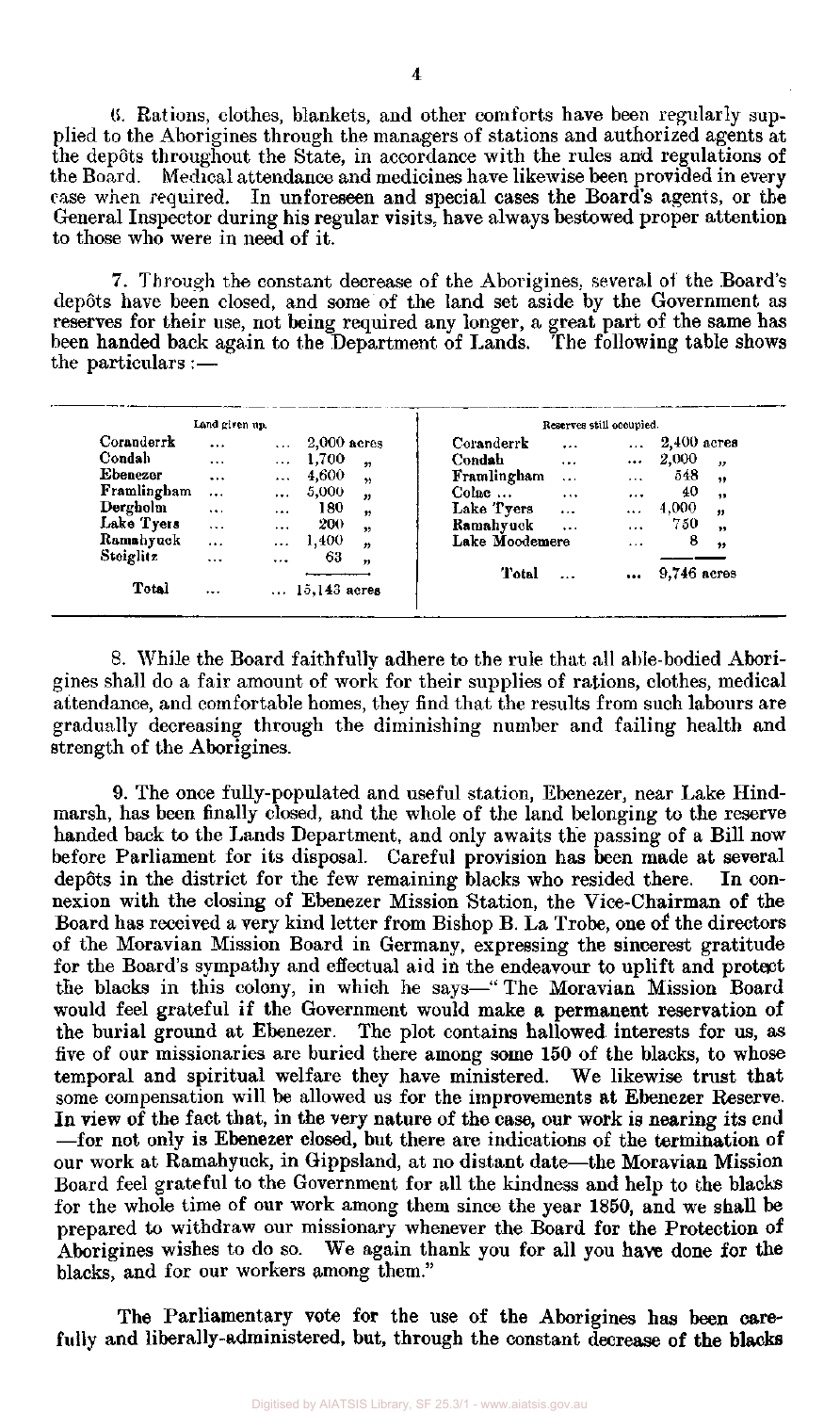and the merging of the half-castes into the general population, the amounts voted have been likewise decreased from year to year, as will be observed from **the**  attached statement, as follows: —

| Year. |          | Amount Voted. |             |          | Amount Expended. |          |                    | Unexpended Vote. |    |    | Revenue from Sale of<br>Produce, &c., paid into<br>Treasury. |     |    | Net Cost of Board. |    |    |  |
|-------|----------|---------------|-------------|----------|------------------|----------|--------------------|------------------|----|----|--------------------------------------------------------------|-----|----|--------------------|----|----|--|
|       |          | £             | $s_{\star}$ | d.       | £                | s.       | $\boldsymbol{d}$ . | £                | 8. | d. | £                                                            | s.  | d. | £                  | 8. | d. |  |
| 1891  | $\cdots$ | 8,883         | $\bf{0}$    | 0        | 8,692            | 4        | 5                  | 190              | 15 | 7  | 1,061                                                        | З   | ā  | 7,631              | ı  | 0  |  |
| 1892  | $***$    | 7,800         | 0           | 0        | 6,745            | 6        | 7                  | 1.054            | 13 | 5  | 1,124                                                        | 1   | 3  | 5,621              | 5  | 4  |  |
| 1893  |          | 6,788         | 0           | 0        | 5,578            | $\bf{0}$ | 5                  | 1,208            | 19 | 7  | 487                                                          | 0   | 3  | 5,091              | 0  | 2  |  |
| 1894  | $\cdots$ | 5,600         | 0           | 0        | 5,596            | 7        | 10                 | з                | 12 | 2  | 414                                                          | 2   | 8  | 5,182              | 5  | 2  |  |
| 1895  |          | 5,630         | 0           | 0        | 5,515            | 19       | 9                  | 114              | 0  | 3  | 560.                                                         | 15  | 4  | 4,955              | 4  | 5  |  |
| 1896  |          | 5,501         | $_{0}$      | $\theta$ | 5,459            | 17       | S                  | 41               | 2  | 9  | 409 10                                                       |     | 6  | 5,050              | 6  | -9 |  |
| 1897  |          | 5,497         | 0           | $\bf{0}$ | 5,407            |          | 5                  | 89               | 12 | 7  | 442 11                                                       |     |    | 4,964              | 15 | 10 |  |
| 1898  |          | 5,515         | 0           | 0        | 5,451            | 14       | 10                 | 63               | 5  | 2  | 215                                                          | -10 | 0  | 5,236              | 4  | 10 |  |
| 1899  | $\cdots$ | 5,523         | 0           | 0        | 5,080            | 17       | 4                  | 442              | 2  | 8  | 301                                                          | -13 |    | 4,779              | 4  | -3 |  |
| 1900  | $\ldots$ | 5,483         | 0           | 0        | 4,845            | 0        | 4                  | 639              | 19 | 8  | 181                                                          | 14  | 6  | 4,663              | 5  | 10 |  |
| 1901  |          | 5,300         | 0           | 0        | 4.704            | 12       | 9                  | 595              | 7  | 3  | 326                                                          | 10  | 11 | 4,378              |    | 10 |  |
| 1902  |          | 5,182         | 0           | 0        | 4,633            | 7        |                    | 548              | 12 | 5  | 431                                                          | 5   | 3  | 4,202              | 2  | 4  |  |
| 1903  | $\cdots$ | 4,870         | 0           | 0        | 4.810            | 4        |                    | 59               | 15 | ő  | 630 11                                                       |     | 4  | 4,179              | 13 | 3  |  |
| 1904  |          | 4,708         | 0           | 0        | 4,406            | 15       | 9                  | 296              | 4  | 3  | 622 18                                                       |     | 9  | 3,783              | 17 | -0 |  |

STATEMENT OF AMOUNTS VOTED BY PARLIAMENT, OF REVENUE RECEIVED, AND OF NET COST OF BOARD FROM 1891 TO 1903.

**Of** the sum voted **for the past year, £296 4s. 3d. was unexpended, and lapsed**  to the Treasury, and **£622 18s. 9d. (received from produce from Coranderrk and Framlingham) was paid into** the **revenue, leaving a net expenditure of £3,783 17s.** 

**11. In** connexion with the economy thus **practised, and the amount of money paid into** the Treasury from produce raised at **Coranderrk, the Board regret that the Honorable** the **Chief** Secretary **could not see his way to sanction the expenditure of a sum of £20, which** was **unanimously recommended by the Board, to erect a monument over the grave of old " Barak," who was the chief of the Yarra tribe, and was for many years a prominent and respected old blackfellow, who lived and died a Christian. The Board knows that such a tribute to his memory would have been very gratifying, not only to the blacks, but to the residents of Healesville, and all who knew him.** 

**12. The total amount of expenditure at each station from the vote has been as follows :—** 

| Coranderrk                                          |           |          |          |                    | <br> | £1,177    | 6   | 7      |
|-----------------------------------------------------|-----------|----------|----------|--------------------|------|-----------|-----|--------|
| Framlingham                                         | $\ddotsc$ | $\cdots$ |          |                    | <br> | 268       | 4   | 0      |
| Lake Condab                                         | $\ddotsc$ |          |          |                    | <br> | 579       | 19  | $_{0}$ |
| Lake Tyers                                          | $\cdots$  | .        |          |                    | <br> | 590       | 6   | 10     |
| Ramahyuck                                           |           |          |          |                    | <br> | 559       | 3   | 9      |
| Ebenezer                                            |           |          |          |                    | <br> | 185       | -16 | 3      |
| Melbourne-Depôts, Orphanage, and Industrial Schools |           |          |          |                    |      | 1,045     | -19 | 4      |
|                                                     | Total     |          | $\cdots$ |                    | <br> | £4,406 15 |     | -9     |
|                                                     |           |          |          | PAID INTO REVENUE. |      |           |     |        |
| From Coranderrk                                     |           |          |          |                    | <br> | £620      | -18 |        |
| From Framlingham                                    |           |          |          |                    | <br> | 2         | 0   | 0      |
|                                                     | Total     |          |          |                    |      | £622 18   |     | 9      |

**The accounts of the Mission Stations being separated from the Government financial statements, as reported by the managers of those stations, are duly examined and audited by the Board's General Inspector during his periodical visits of inspection.**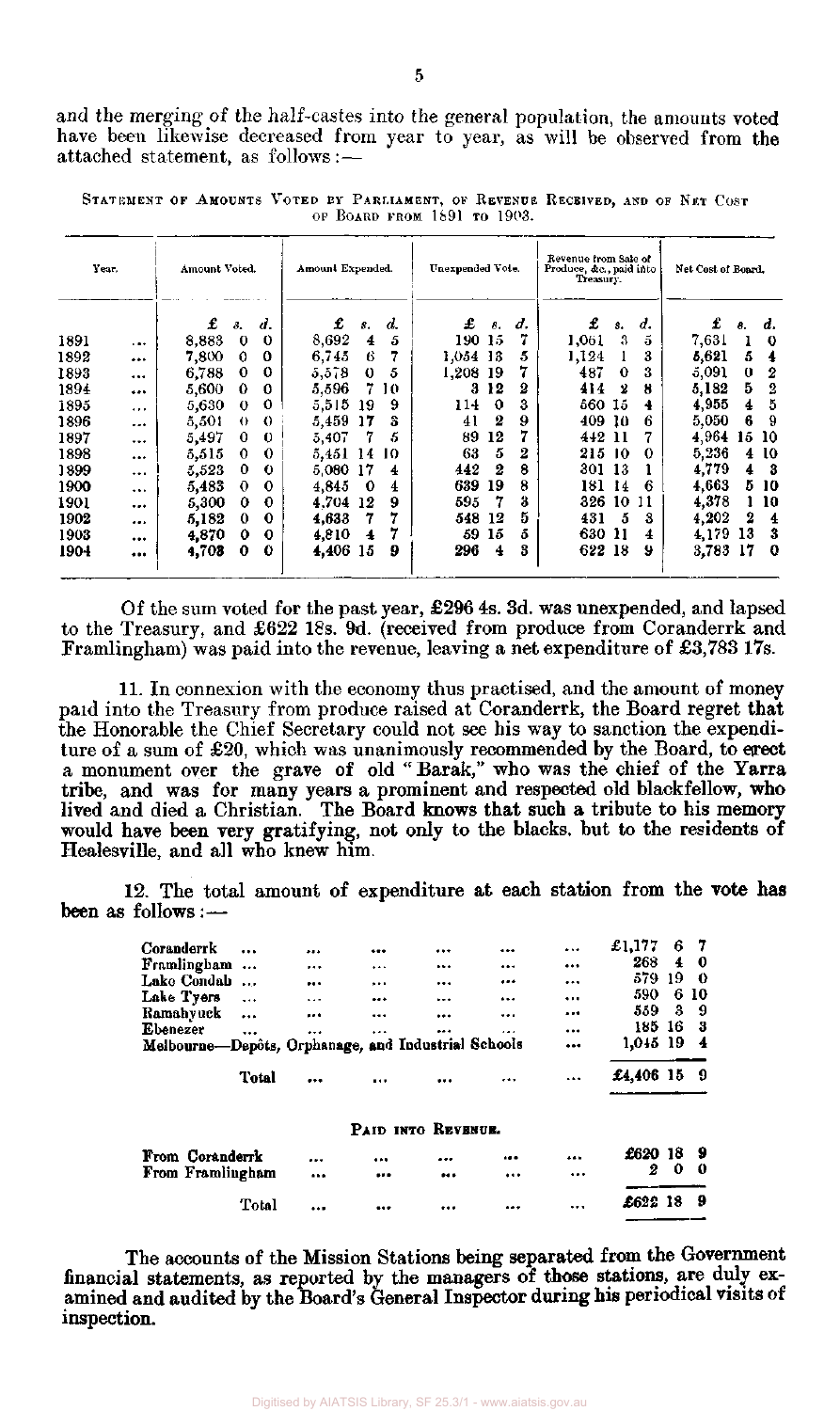13. The Board are pleased to report that the conduct of the Aborigines on the stations has been generally satisfactory, and the year has passed away in comparative peace and contentment.

I have the honour to be,

Your Excellency's most obedient servant,

F. R. GODFREY,

Vice-Chairman.

**His** Excellency

**The** Honorable Sir Reginald Arthur J. Talbot, K.C.B.,

**&c, &c,** &c.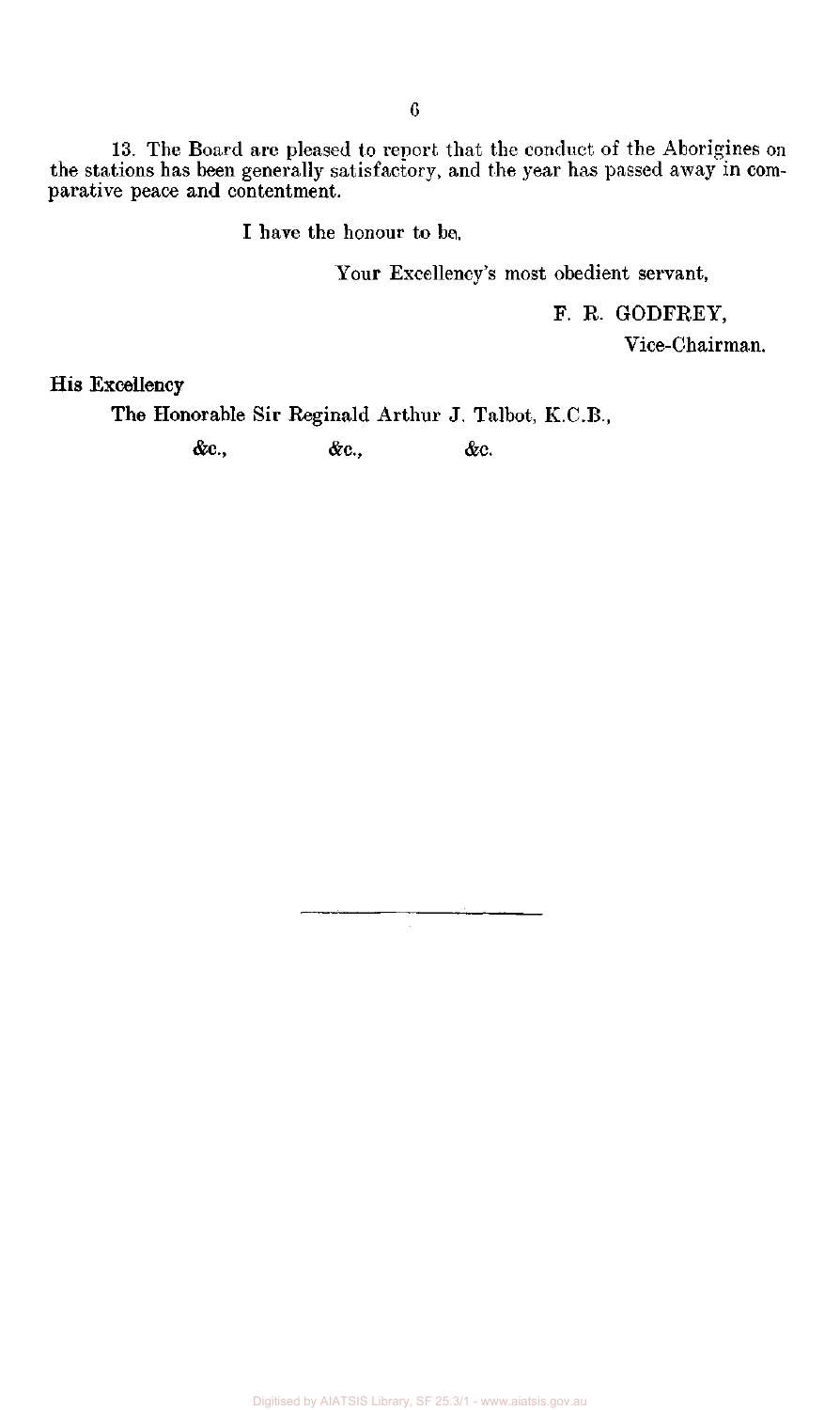# APPENDICES .

### APPENDIX I.

#### Coranderrk Aboriginal Station, 1st July, 1904.

I have the honour to forward you my Annual Report of this Station for the twelve months ended 30th June, 1904.

1. The number of people resident and belonging to the Station was 74, and the number on the Station in each month during the year was as follows :—

| 1903.     |          |           | Highert<br>Number. Number. | Lowest          |  | 1904.    |      |           |                         | <b>Highest</b><br>Number. |          | Lowest<br>Number. |
|-----------|----------|-----------|----------------------------|-----------------|--|----------|------|-----------|-------------------------|---------------------------|----------|-------------------|
| July      | $\cdots$ | $\cdots$  | 60                         | 59<br>$\cdots$  |  | January  |      |           | $\bullet\bullet\bullet$ | 60                        |          | 60                |
| August    |          | $\bullet$ | 60                         | 59<br>$\ddotsc$ |  | February |      |           | $$                      | 62                        |          | 62                |
| September | $\cdots$ |           | 59                         | 58<br>          |  | March    | 5.54 |           |                         | 64                        |          | 62                |
| October   | 1.14     |           | 59                         | 59<br>          |  | April    | $$   | $$        | $\cdots$                | 64                        | $$       | 62                |
| November  | $\cdots$ | 1.14      | 60                         | 60<br>          |  | May      |      |           |                         | 64                        |          | -64               |
| December  |          |           | 60                         | 60<br>$\cdots$  |  | June     |      | $\bullet$ |                         | 64                        | $\cdots$ | -64               |

2. *(a)* There have been no marriages during the year.

*(b)* BIRTHS.

| Date.                                                                               | Sex.                             | Name.                                                                                    |                               |                          | Parents' Names.                                                                                                                                              |                                                | Colour.                                   |
|-------------------------------------------------------------------------------------|----------------------------------|------------------------------------------------------------------------------------------|-------------------------------|--------------------------|--------------------------------------------------------------------------------------------------------------------------------------------------------------|------------------------------------------------|-------------------------------------------|
| 18th September, 1903<br>29th September, 1903<br>5th April, 1904<br>11th April, 1904 | <br><br><br>М.<br>М.<br>F.<br>F. | Wm. Victor King<br><b>Edward Harrison</b><br><b>B. Emily Fenton</b><br>Betsy Daisy Davis | $\cdots$<br><br>$\bullet$<br> | <br>1.11<br>$\cdots$<br> | William King<br>Bella King<br>Jacob Harrison<br>Lizzie Harrison<br>Thomas Fenton)<br>Eliza Fenton<br>$\ddotsc$<br>Alf. Davis<br>$\cdots$<br>Lizzie Davis<br> | <br><br><br><br>$\cdots$<br>$\cdots$<br>$$<br> | Black.<br>Black.<br>Black.<br>Half-caste. |

 $(c)$  DEATHS.

| Date.                                                                     | Sex.           | Name.                                                                     | Colour.                                           | Cause of Death.                                                               | Ago.                             |
|---------------------------------------------------------------------------|----------------|---------------------------------------------------------------------------|---------------------------------------------------|-------------------------------------------------------------------------------|----------------------------------|
| 15th Aug., 1903<br>$\cdots$<br>30th Sept., 1903<br><br>17th Feb. 1904<br> | M.<br>м.<br>M. | William Barak<br><br><b>Edmond Harrison</b><br>Sargeant Major<br>$\cdots$ | Black<br><br><b>Black</b><br><br><b>Black</b><br> | Senility<br>$$<br><br>$$<br>Premature birth<br>$$<br><br>Senility<br><br><br> | 85 years.<br>l day.<br>65 усага. |

3. The usual religious services have been regularly held both on Sunday and week day mornings, also Sunday school in the afternoon for the children. The Rev. J. Heyer, of Healesville, has held one service every alternate Sunday morning, and I am pleased to say the services have been generally well attended and very much appreciated.

The Sunday school has always been managed and carried on by Mrs. Shaw and my daughters with much pleasure and satisfaction.

4. All the children (about fifteen) go to the State school, about a mile from here, and, as evidence of their progress in the various subjects taught, I may mention that several of the boys have passed the standard required and obtained the usual certificate.

5. The reserve consists of about 2,000 acres, and is all fenced in and subdivided into twelve paddocks, varying in size from 4 to 300 acres. We have generally under cultivation about 40 acres of oats, wheat, potatoes, and hops, the latter yielding the most profit. The last season's crop was quite a record one, both in quantity and quality, realizing 1s. 5d. per lb., total £586 8s. 9d., which was paid into the Treasury.

6. Our stock consists of 57 cows, 4 calves, 33 heifers, 64 steers, 8 working bullocks, 2 bulls, and 11 horses; total 179. About 12 cows have, on an average, been milked daily for the use of the Station.

The following stock has been killed to supply the Station with meat, namely, 21 steers, 7 cows, 2 heifers; total 30. Four bullocks, one cow, and calf were sold, and the proceeds, £35 18s., were paid into the Treasury.

7. The number of buildings on the Station is 25, and all are occupied except two, and are fairly well kept by those who live in them.

8. The able-bodied men do all the work of the Station, farm, and hop garden, except at hop-picking time, when outside assistance is required in order to get the hop crop in in good condition.

The women continue to make mats and baskets for sale, besides attending to their household duties, and in this way earn a good deal of money, particularly in the summer months, when the Station is much frequented by visitors. The bigger boys and girls are taught to be useful when they leave school.

SIR,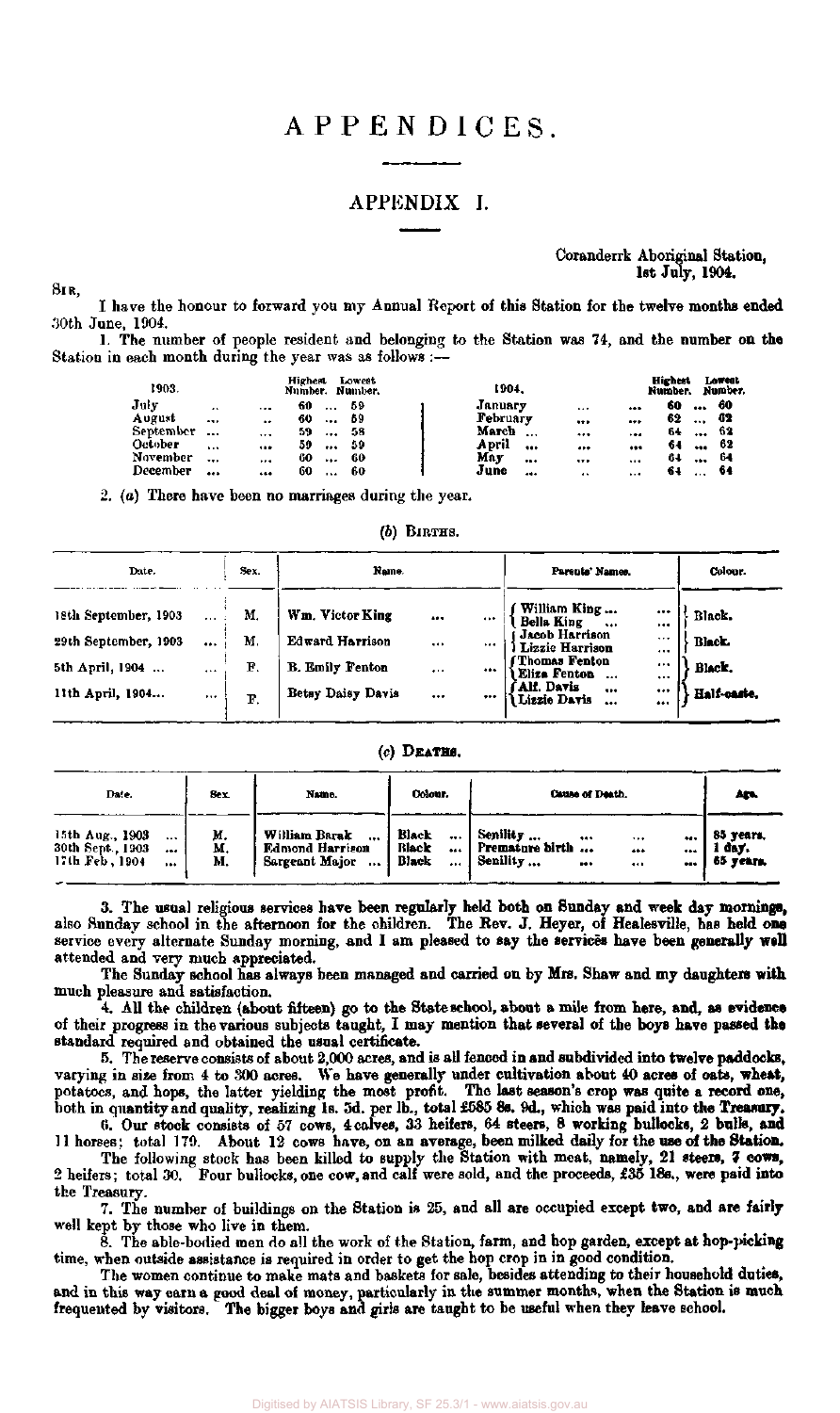9. The men do not now hunt much for native game, as they are regularly, twice a week, supplied with beef or mutton at the rate of 1lb. per head per day, with half that quantity for children over one year old.

10. A few of the men take intoxicating drink whenever they can get it, and there has been some trouble at times in consequence.

11. As far as practicable we are merging the half-castes into the white population, as they come under the Act relating to them, and it is only a question of time when they will all disappear from among the blacks.

12. In conclusion, I wish again to express my best thanks to you and the Board for the constant and regular supply of stores and clothing, and also for your prompt attention to all requests for anything affecting the comfort and happiness of the people.

I have the honour to be,

Sir, Your obedient servant,

**24 hours ...** 

JOSEPH SHAW.

Mission Station, Lake Condah, 25th July, 1904.

**Mixed blood.** 

The Rev. F. A. Hagenauer, General Inspector and Secretary, Board for the Protection of Aborigines, Melbourne.

#### APPENDIX II.

#### SIR,

**23rd Oct., 1903** 

 $\ddotsc$ 

In reply to your letter requesting me to forward my Annual Report on the state and condition of the Aborigines and Station under my charge, I have the honour to inform you that the number of blacks residing here was from 32 to 34 all the year through, the total number belonging to the Station being 43. We had no marriage during the year, and the birth and deaths were as follows :—

|                                    |              |                                     |                          | .       |                                |                                              |                                   |                       |                  |  |
|------------------------------------|--------------|-------------------------------------|--------------------------|---------|--------------------------------|----------------------------------------------|-----------------------------------|-----------------------|------------------|--|
| Date.                              | Namo.        |                                     |                          |         |                                | Parents.                                     |                                   | Colour.               |                  |  |
| 22nd Oct., 1903                    |              | Norman Auguste                      |                          |         | William Carter<br>Agnes Carter | $\ddot{\phantom{a}}$<br>$\ddot{\phantom{a}}$ | $\ddotsc$<br>$\ddot{\phantom{a}}$ | Black.<br>Half-caste. |                  |  |
|                                    |              |                                     |                          | DEATHS. |                                |                                              |                                   |                       |                  |  |
| Date.                              |              |                                     | Name.                    |         |                                |                                              | Age.                              |                       | Colour.          |  |
| 27th Aug., 1903<br>4th Sept., 1903 | <br>$\cdots$ | Thomas McCallum<br>William McEchran | <br>$\ddot{\phantom{a}}$ | <br>    | <br>                           | <br>                                         | 67 years<br>80<br>49              | <br>                  | Black,<br>Black, |  |

Religious instruction was imparted at daily prayers and at church services on Sundays, as well as at Sunday school. All these meetings were regularly held, and well attended to by young and old, and an influence for good is thus exercised over their minds which is helpful for them towards a better way of living. Proofs of this were not wanting during the course of the year.

Norman Auguste Carter ... ... ... ...

The school is still under the Education Department, but has been made half time, and the progress of the children is such as may be expected under less tuition than they received formerly.

The area of the reserve is the same as last year, viz., 2,000 acres. The whole is well fenced in, and subdivided into different paddocks, which are used for rearing sheep and cattle, and, as far as practicable, for cultivation.

We had 15 acres under crop for hay, which turned out fairly well. It was all needed, and is being used for the horses which are required for Station work. The orchard yielded a fair supply of fruit, but it was inferior in quality to that of former years. Nevertheless, it was appreciated by the blacks, who were liberally supplied with it all through the season.

The stock on hand is as follows :—25 cows, 37 calves, 35 heifers, 23 steers, 1 bull, 215 sheep, 6 horses. The surplus stock is mostly used for meat for the people here.

The Station income and expenditure were as follows :-

1903—1904. **EXPENDITURE. INC OME.**  *£ s***.** *d.*  **£ s.**  *d.*  **Cash balance, 1st July, 1903 . 101 7 11 1/2 General 104 12**  *2 1/2*  **35 16 10 Wool**  ... **Wages 40 18**   $\ddotsc$  $\ddot{\phantom{0}}$  $\cdots$ **6**  ... **Hides and Skins 7 17 6 1/2**   $\ddotsc$ **Stock**  ... **36 2 6**   $\ddotsc$ ... **Miscellaneous Stock 46 11 8**   $\bullet\bullet\bullet$  $\ddotsc$ **8 13 11**  ... **Cash balance 1 6**  *9 1/2*   $\ddotsc$ ... **Total .. . £191 13 11 Total £191 13**  11  $\ddot{\bullet}$ 

Digitised by AIATSIS Library, SF 25.3/1 - www.aiatsis.gov.au

# BIRTH.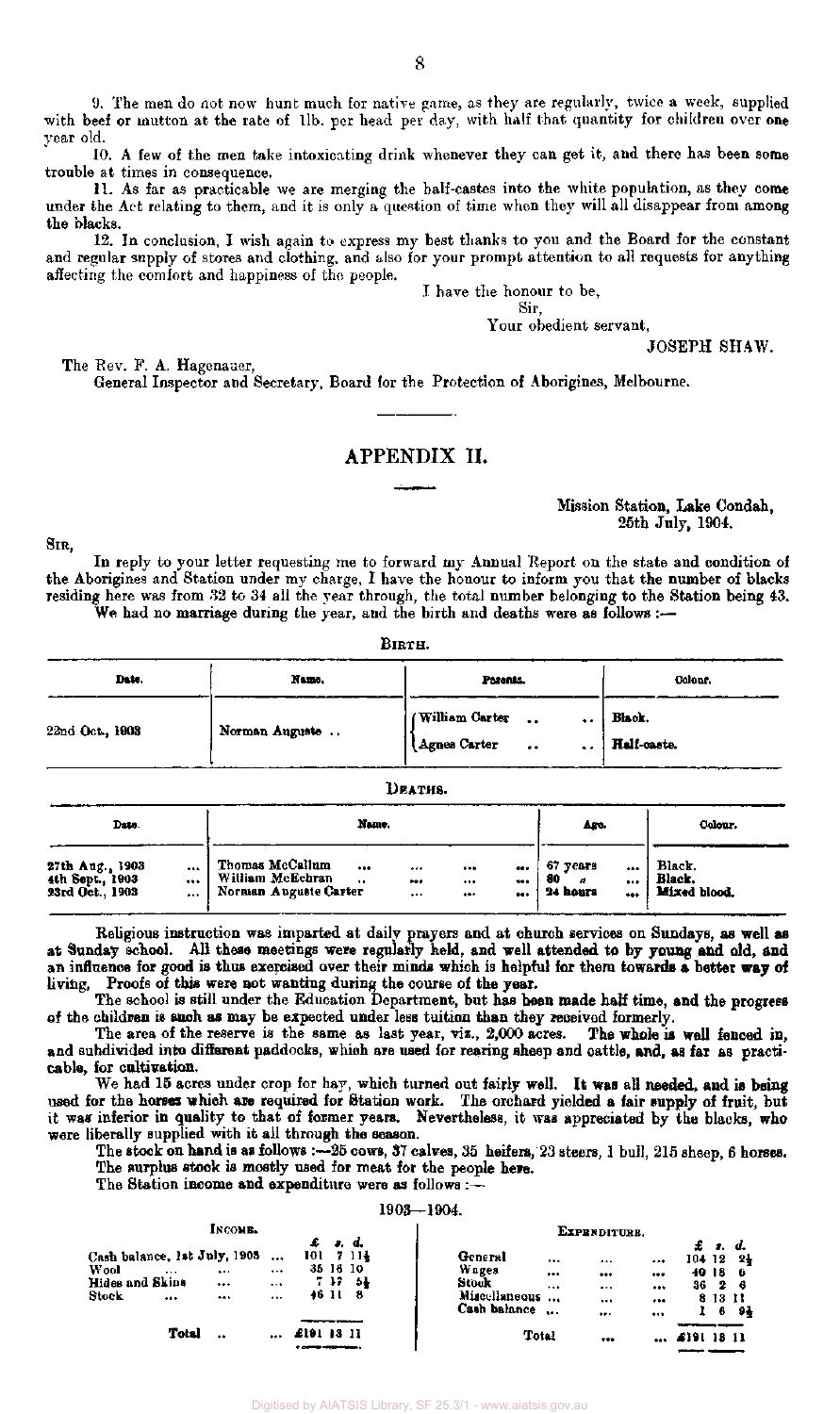The general expenditure was somewhat greater than at other times, as some machinery for the better working of the Station was invested in, and a considerable amount of wire and wire netting was purchased for fencing purposes.

The buildings are now 25 in number, inclusive of church, school-house, and mission-house. Two houses, owing to their dilapidated condition, had to be taken down.

The men were employed in the same manner as in former years, viz., in gardening, clearing ground, fencing, hay-making, shearing sheep, &c. As the number of the men and women gets less, and those left become advanced in age, the work done by them decreases every year. Our object must be more to keep them usefully employed, so as to maintain them in good health, rather than to make their efforts a commercial or paying concern.

The native game has been getting less every year, and the spare time of the Aborigines is chiefly made use of in exterminating foxes and rabbits, and occasionally in fishing.

Although no drunkenness has come under my notice on the Station, yet whenever the blacks go away from home intoxicating liquor is one of their chief temptations, and they fall in with people who will rather assist them to give way to the evil of drink than prevent them from doing so.

All the able-bodied young people, few as they are, have to do a daily-appointed portion of useful work.

The rations and clothing for our people were liberally supplied and of good quality, and on behalf of the natives I desire to thank the Board for Protection of Aborigines and you for them, as also for your very prompt attention and assistance in connexion with the management of the affairs of this Station and the Aborigines under my charge.

I have the honour to be,

Sir,

Your obedient servant, J. H. STAHLE.

The Rev. F. A. Hagenauer, General Inspector and Secretary, B.P.A., Melbourne.

# APPENDIX III.

#### Ramahyuck Mission Station, 21st July, 1904.

SIR,

In compliance with your request of the 14th instant, I have the honour to forward to you my Report for the past year on the state and progress of the mission work among the Aborigines under my care, and other matters concerning this Station.

1. The attendance has been as **follows :—** 

|           |          | 1903. |          |          |         |          |          | 1904. |          |         |
|-----------|----------|-------|----------|----------|---------|----------|----------|-------|----------|---------|
|           |          |       | Highest. |          | Lowest. |          |          |       | Highest. | Lowest. |
| July      |          |       | 48       | $\cdots$ | 43      | January  |          |       | 40       | <br>40  |
| August    | $\cdots$ |       | 43       | $\cdots$ | 42      | February | $***$    |       | 42       | <br>42  |
| September |          |       | 44       |          | 42      | March    |          |       | 41       | <br>31  |
| October   |          |       | 48       |          | 43      | April    |          |       | 43       | <br>36  |
| November  | $\cdots$ |       | 51       | $\cdots$ | 50      | May<br>  |          |       | 41       | <br>33  |
| December  |          |       | 56       |          | 54      | June     | $\cdots$ |       | 46       | <br>43  |
|           |          |       |          |          |         |          |          |       |          |         |

2. Number of marriages, births, and deaths :-

*(a)* Marriages : None.

*(b)* BIRTHS.

| Date of Birth.       | Name.                                         | Sex.       | Parents' Names.                                           | Colour. |
|----------------------|-----------------------------------------------|------------|-----------------------------------------------------------|---------|
| 28th March, 1903<br> | (Cecelia<br>  { Josephus<br>Twins<br>$\cdots$ | . г.<br>М. | Otto Login<br>Alice Login<br><br><br><br>$\bullet\bullet$ | Black.  |

#### $(c)$  DEATHS.

| Date of Death.                                        | Sex.           | Colour.                 | Name.                                                       | Cause of Death.                                                                      | Where Burled.                                        | Age.                                       |
|-------------------------------------------------------|----------------|-------------------------|-------------------------------------------------------------|--------------------------------------------------------------------------------------|------------------------------------------------------|--------------------------------------------|
| 31st July, 1903<br>30th March, 1303<br>28th May, 1903 | М.<br>M.<br>F. | Black<br>Black<br>Black | James Mackay<br><br>Josenhus Logan<br><br>Cecelia Login<br> | Influenza<br><br><br>Congestion of lung<br>$\cdots$<br>Heart failure<br>$\cdots$<br> | Sarcefield<br>$\cdots$<br>Ramahyuck<br><br>Ramahyuck | 174 years.<br><b>12 davs.</b><br>  2 mths. |

3. Religious services are held every morning and evening during week days, and twice every Sunday, and all are well attended, and religious instruction is given five times a week, but the progress is rather slow.

4. The State school had to be closed owing to the small number of children at the Station.

5. The total quantity of land belonging to the reserve is only about 700 acres, including several roads, and likewise some very low-lying morass land. The land is subdivided into several large and four small paddocks, and the quality is only of second class grazing land.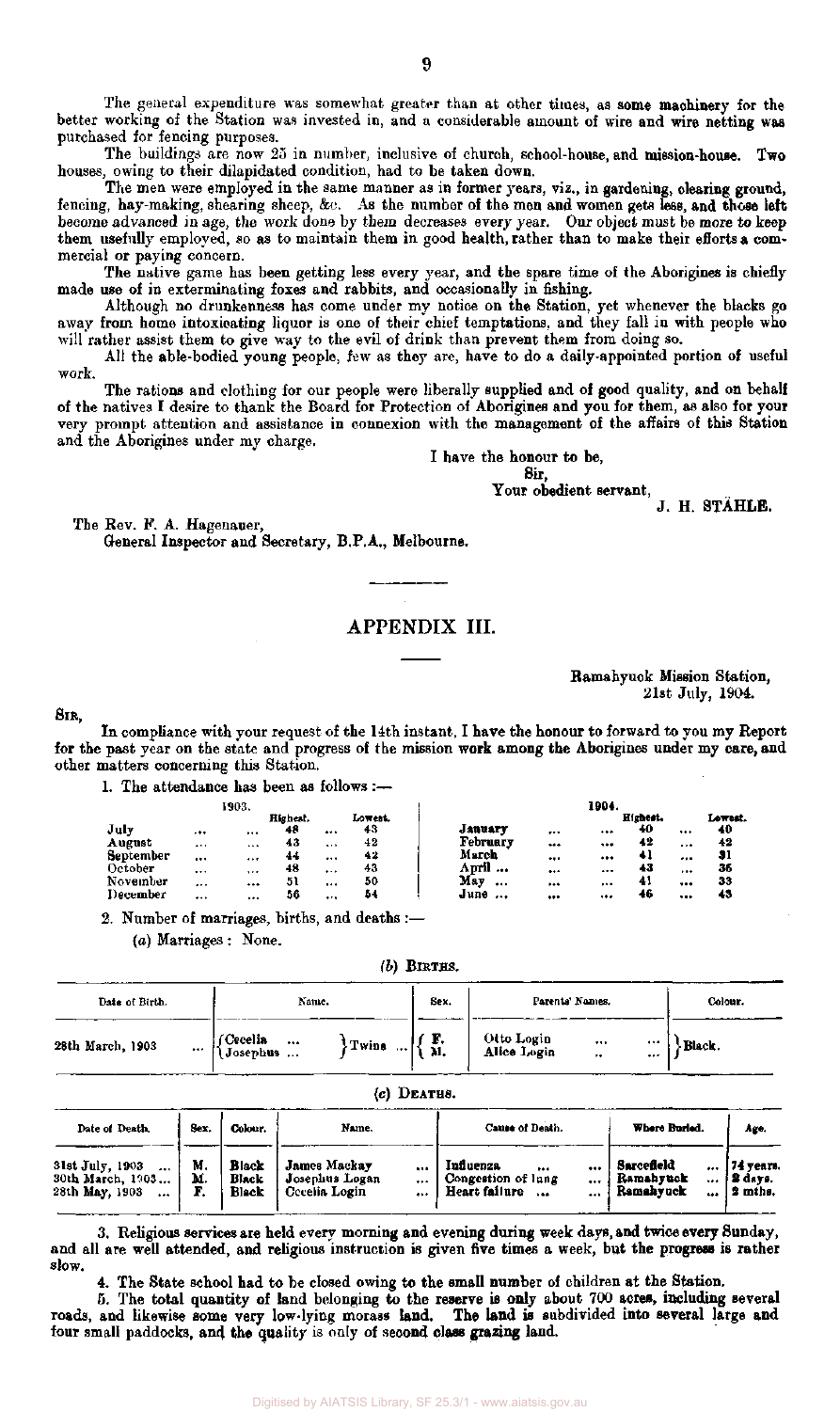7. The total income from the land from all sources, besides the value of fat stock killed for the supply of fresh meat during the past year, has been as follows :-

| Імсомв.                        |          |                     |                      |         |                        | EXPENDITURE. |                                                                                                                                                      |                                     |     |                                                          |    |  |  |
|--------------------------------|----------|---------------------|----------------------|---------|------------------------|--------------|------------------------------------------------------------------------------------------------------------------------------------------------------|-------------------------------------|-----|----------------------------------------------------------|----|--|--|
| Surplus of stock<br>Hides, &c. | $\cdots$ | $+ + +$<br>$\cdots$ | $\cdots$<br>$\cdots$ | 80 16 0 | $\pounds$ s. d.<br>590 |              | Overdraft from last year<br>$\cdots$<br>Wages<br>$\ddotsc$<br>$\cdots$<br>$\cdots$<br>General<br>$\cdots$<br>$\cdots$<br>Balance of Cash<br>$\cdots$ | $\cdots$<br><br>$+ + +$<br>$\cdots$ |     | $\pounds$ s. d.<br>275<br>19166<br>51178<br>$12 \t3 \t5$ |    |  |  |
| Total                          |          | $\cdots$            |                      | £86.    |                        | - 0          | Total<br>$\cdots$                                                                                                                                    |                                     | £86 |                                                          | 50 |  |  |

8. The total number of buildings on the Station is still the same, but it will soon be advisable to take some of the old empty cottages down, as the number of inhabitants has greatly decreased.

9. The total number of half-castes who have left the Station is 63. These people endeavour to earn their own living in different localities.

10. The health of the people during the past year has not been very good, and the doctor had to be called in several times.

11. The question of closing this Station and removing the people to Lake Tyers is still unsettled, but it seems that, through the constant decrease of the people, the matter will settle itself.

12. I. regret that there is still the evil of drunkenness in existence, but in a far less degree than in former days.

13. In conclusion, I desire to state that the supplies of rations and clothing have been of good quality and liberal in quantities. The best medical attendance and medical comfort has likewise been granted, and in the name of our people I herewith present the best thanks to the Board and the Government for the same.

I have the honour to be,

Sir, Your obedient servant,

> JOHANNES HAGENAUER, Acting Manager.

The Secretary,

Board for Protection of Aborigines, Melbourne.

## APPENDIX IV.

To the Rev. P. A. Hagenauer, General Inspector, B.P.A. Mission Station, Lake Tyers, 21st July, 1904.

SIR, 1904. I have the honour to forward the Annual Report for Lake Tyers for the year ended 30th June,

1. The number of Aborigines who attended the Station was as follows :—

|           |          | 1903. |         |          |          |                 |                         | 1904.                |        |           |          |
|-----------|----------|-------|---------|----------|----------|-----------------|-------------------------|----------------------|--------|-----------|----------|
|           |          |       | Lowest. |          | Highest. |                 |                         |                      | Loweat |           | Highest. |
| July      |          |       | 39      |          | 46       | January         | $\bullet\bullet\bullet$ |                      | 38     |           | 42       |
| August    | $\cdots$ |       | 30      | $\cdots$ | 45       | February        |                         | .                    | 38     | $\cdots$  | 42       |
| September |          |       | 37      | $\cdots$ | 37       | March           |                         |                      | 38     |           | 42       |
| October   |          | $***$ | 40      |          | 51       | April           |                         |                      | -31    |           | 41       |
| November  |          |       | 38      |          | 40       | May<br>$\cdots$ |                         |                      | 32     | $\bullet$ | -39      |
| December  |          |       | 38      | $\cdots$ | 40       | June            |                         | $\ddot{\phantom{0}}$ | 39     |           | 45       |

| Date                       | Sex. | Name.                                                       | Parents.     | Colour.      |
|----------------------------|------|-------------------------------------------------------------|--------------|--------------|
| 28th May, 1904<br>$\cdots$ | м.   | Charles Frederick Johnson $$ $\begin{cases}$ Thomas Johnson | $\cdots$<br> | Mixed blood. |

|                                                       |          |                                      | Deaths.      |                                 |                              |                 |      |          |  |  |  |
|-------------------------------------------------------|----------|--------------------------------------|--------------|---------------------------------|------------------------------|-----------------|------|----------|--|--|--|
| Date.                                                 | Sex.     | Name,                                |              | Colour.                         |                              | Cause of Death. |      |          |  |  |  |
| 4th Nov., 1903<br>$***$<br>24th Feb, 1904<br>$\cdots$ | М.<br>М. | Daniel McDougall<br>Edward McDougall | <br>$\cdots$ | Black<br>$\ddotsc$<br>Black<br> | Tuberculosis<br>Tuberculosis | <br>            | <br> | 21<br>30 |  |  |  |

There have been no marriages.

3. Religious services are held daily, morning and evening. The children are also taught daily by Miss E. Bulmer. The day school is under the care of Miss Endean, the teacher appointed by the Education Department. The children make fair progress both in religious and secular knowledge.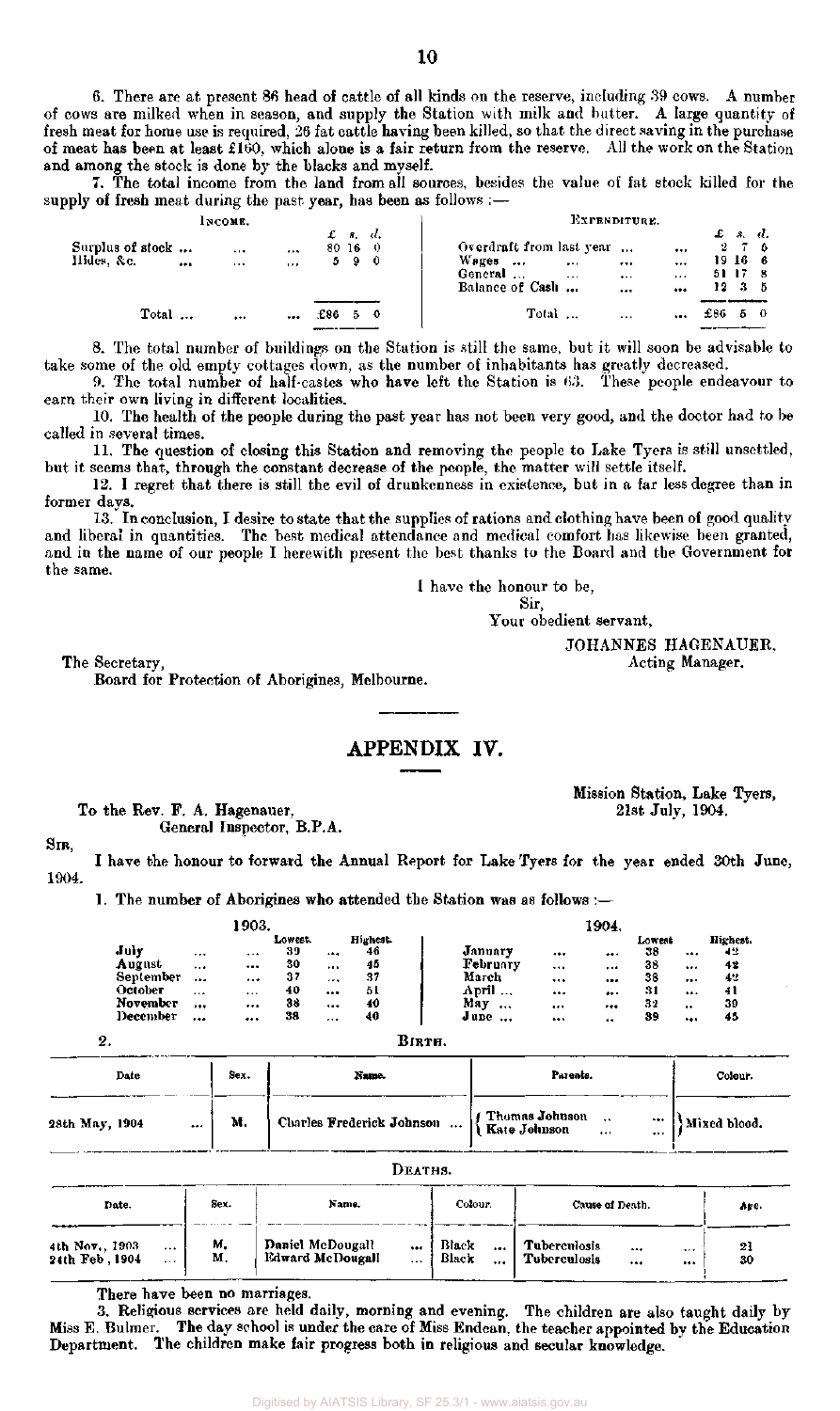4. The reserve consists of 4.000 acres of third-class land, which would support about one sheep to 4 acres. We cultivate about 10 acres, 4 of which are planted with fruit trees, 3 acres are under oats for We cultivate about 10 acres, 4 of which are planted with fruit trees, 3 acres are under oats for hay, the rest is used for growing vegetables for the Station. At present we find the rabbits rather a nuisance, and though they are being killed in great numbers, yet they increase.

5. The stock on the Station consists of 70 head of mixed cattle and 194 sheep; 100 sheep and 6 head of cattle have been slaughtered, and 4 have died.

6. The income and expenditure were as follow :—

|                                                 | EXPENDITURE,  |           |                  |     |                                  |                 |                                                                                       |                  |                  |          |     |                        |    |
|-------------------------------------------------|---------------|-----------|------------------|-----|----------------------------------|-----------------|---------------------------------------------------------------------------------------|------------------|------------------|----------|-----|------------------------|----|
| Balance, 1903<br>Sale of wood<br>Sale of timber | <br>$***$<br> | <br><br>. | <br><br>$\cdots$ |     | £ s.<br>29 17<br>569<br>$\bf{0}$ | d.<br>-6<br>- 0 | By General Expenses<br>Wages Account<br>$\bullet$<br><b>Cash Balance</b><br>$\bullet$ | <br>$\cdots$<br> | $\cdots$<br><br> | <br><br> | 6   | £ e. a.<br>30 10<br>6. | -0 |
|                                                 | Total         |           | $\cdots$         | £38 |                                  | з               |                                                                                       | Total            |                  |          | £38 |                        |    |

7. The number of buildings, so far as dwelling-houses are concerned, is the same as last year. One large hay-shed has been added to the buildings.

8. The employment of the men consists in gardening, clearing scrub, and other Station work.

9. The Aborigines still hunt native game, and now that the rabbits have appeared, there should be no scarcity of meat. They cannot rely upon the supply of fish, as the lake is generally emptied of fish after the fishing season is over. It would be a blessing to the Aborigines if the lake were closed for three or four years. I think even the fishermen would be benefited, as they do not get much fish after all their trouble in bringing in their boats. During the present season some went away after a fortnight's experience.

10. I am sorry to say the Aborigines sometimes get strong drink when they are away from the, Station, though every effort is made to prevent the supply. I believe it is generally given them by private individuals.

11. The annual supply of clothing was distributed at Easter. All the goods were of good quality and suitable for the Aborigines. The quantity was also quite sufficient to supply all reasonable wants.

12. 1 have to thank the Board, on behalf of the Aborigines, for their kindness in supplying both clothing and food. The food supplies have been of good quality.

I have the honour to be,

Your most obedient servant,

JOHN BULMER.

#### APPENDIX V.

#### Woodford, 7th August, 1904.

SIR,

In accordance with your instructions, I have to furnish the following Report of the state and condition of the Aborigines at Framlingham Camp for year ended 30th June, 1904.

The number of blacks, including children, attending the Camp for each month during the past year was—July, 20 ; August, 20 ; September, 19; October, 16; November, 17; December. 21 ; January, 20; February, 19 ; March, 18 ; April, 20 ; May, 22 ; June, 22.

There was one illegitimate birth by a young half-caste girl named Effie Alberts, the father of the child being a half-caste named Wm. Robinson, who has been sentenced to one year's imprisonment, with hard labour, on a charge of unlawfully and carnally knowing the said girl. There was also one marriage (Tecas Johnson and Lizzie Green) on 7th November, 1903.

Religious instruction is given at the Camp each Sunday, and is well attended by the blacks. Secular education is obtained at the State school, Purnim, 2 miles distant.

The reserve contains 500 acres, fenced and permanently watered, and is divided into ten paddocks. The fencing and gates are in very bad repair through age and neglect.

No cultivation of any kind is carried on by the blacks, as the people are too old, and the land wet and unsuitable.

There are two cows and a yearling calf, the property of the Board, running on the reserve, and are used by the blacks when milking. They are now dry.

There are six cottages on the reserve continually inhabited, and these are in a fair state of repair considering their age.

Some of the blacks and their children engage in hop-picking at Timboon during the season, and a few men find employment at shearing. The women devote much time to basket-making, and these find a ready sale.

The blacks at the Camp live soberly. All the half-castes coming under the operation of the law are still here under the usual certificates.

The rations and clothes supplied by the Board during the year have been good, and have given perfect satisfaction to the people.

I have the honour to be,

Sir, Your obedient servant,

E. G. SHOEBRIDGE.

The Rev. F. A. Hagenauer,

General Inspector and Secretary, B.P.A., Melbourne.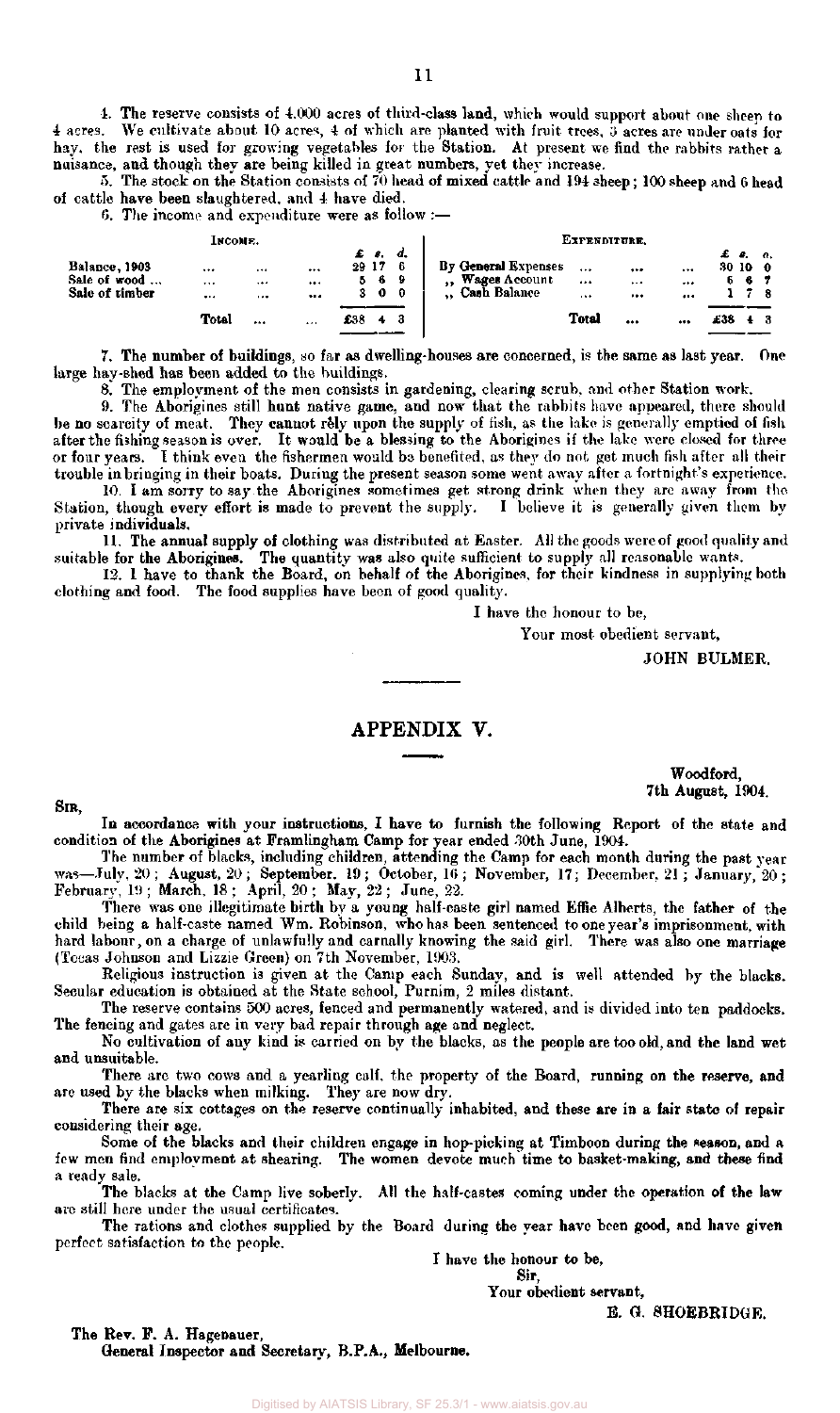# APPENDIX VI.

STATEMENT showing the Amounts voted for the Aborigines and the Amounts expended from 1st July, 1903, to 30th June, 1904.

| $Vote 1903 - 4 -$<br>£<br>s. d.<br>а.<br>£r.d.<br>£<br>d.<br>8.<br>$\bullet$<br>Division No. 18, Subdivision No. 1<br>876 17<br>$\mathbf{0}$<br>223<br>-6<br>0<br><b>Salaries</b><br>$\mathbf{0}$<br>Medical attendance and medicines<br>200<br>$\bf{0}$<br>144<br>0<br>,,<br>,,<br>3<br>450<br>$0\quad 0$<br>Stores, provisions, clothing, trans-<br>$\bullet\bullet$<br>,,<br>$2,206$ 4 6<br>878<br>port, and incidentals<br>0.<br>0<br>$\cdots$<br>Division No. 18, Subdivision No. 4-<br>Repairs and improvements to<br>Contingencies-<br>21, 15, 3<br>stations<br>$\cdots$<br><br>$***$<br>Medical, &c.<br>145<br>Labour, purchase of stock,<br>$\mathbf{0}$<br>0<br><br>$\cdots$<br>Stores, &c.<br>2,525<br>seeds, and expenses of cultiva-<br>0<br>0<br><br>$\cdots$<br>Repairs, &c.<br>0<br>425160<br>0<br>75<br>tion<br>$\cdots$<br>$\cdots$<br><br>$\cdots$<br><br>Labour, &c.<br>0<br>Management of stations<br>450.<br>0<br>and<br>$\ddotsc$<br><br>Management, &c.<br>41888<br>depôts, and insurance<br>490<br>0<br>0<br>$\cdots$<br><br>Travelling expenses<br>200<br>0<br>0<br>Travelling expenses of members<br><br>Stationery, &c.<br>0<br>120<br>0<br>of Board, officers, and abo-<br>$\cdots$<br>Postage and Telegrams<br>0<br>196 3 11<br>0<br>20<br>rigines<br>$\ddotsc$<br><br>144.<br><br>Stationery and office expenses<br>108 17 1<br>3,825<br>0.<br>-0<br>81110<br>Postage and Telegrams<br>$\cdots$<br>Unexpended balance of Vote-<br>Subdivision No. 1<br>010<br>0<br>$\cdots$<br><br>012<br>6<br><br>$\cdots$<br>12<br>11<br>$295 - 1$<br>Ω<br>$\mathbf{H}$<br>$\pmb{\vphantom{a}}$<br><br>$\cdots$<br>296<br>£4,703<br>£4,703 U |  |  |  |  |
|---------------------------------------------------------------------------------------------------------------------------------------------------------------------------------------------------------------------------------------------------------------------------------------------------------------------------------------------------------------------------------------------------------------------------------------------------------------------------------------------------------------------------------------------------------------------------------------------------------------------------------------------------------------------------------------------------------------------------------------------------------------------------------------------------------------------------------------------------------------------------------------------------------------------------------------------------------------------------------------------------------------------------------------------------------------------------------------------------------------------------------------------------------------------------------------------------------------------------------------------------------------------------------------------------------------------------------------------------------------------------------------------------------------------------------------------------------------------------------------------------------------------------------------------------------------------------------------------------------------------------------------------------------------|--|--|--|--|
|                                                                                                                                                                                                                                                                                                                                                                                                                                                                                                                                                                                                                                                                                                                                                                                                                                                                                                                                                                                                                                                                                                                                                                                                                                                                                                                                                                                                                                                                                                                                                                                                                                                               |  |  |  |  |
|                                                                                                                                                                                                                                                                                                                                                                                                                                                                                                                                                                                                                                                                                                                                                                                                                                                                                                                                                                                                                                                                                                                                                                                                                                                                                                                                                                                                                                                                                                                                                                                                                                                               |  |  |  |  |
|                                                                                                                                                                                                                                                                                                                                                                                                                                                                                                                                                                                                                                                                                                                                                                                                                                                                                                                                                                                                                                                                                                                                                                                                                                                                                                                                                                                                                                                                                                                                                                                                                                                               |  |  |  |  |
|                                                                                                                                                                                                                                                                                                                                                                                                                                                                                                                                                                                                                                                                                                                                                                                                                                                                                                                                                                                                                                                                                                                                                                                                                                                                                                                                                                                                                                                                                                                                                                                                                                                               |  |  |  |  |
| 4,406 15 9                                                                                                                                                                                                                                                                                                                                                                                                                                                                                                                                                                                                                                                                                                                                                                                                                                                                                                                                                                                                                                                                                                                                                                                                                                                                                                                                                                                                                                                                                                                                                                                                                                                    |  |  |  |  |
|                                                                                                                                                                                                                                                                                                                                                                                                                                                                                                                                                                                                                                                                                                                                                                                                                                                                                                                                                                                                                                                                                                                                                                                                                                                                                                                                                                                                                                                                                                                                                                                                                                                               |  |  |  |  |
|                                                                                                                                                                                                                                                                                                                                                                                                                                                                                                                                                                                                                                                                                                                                                                                                                                                                                                                                                                                                                                                                                                                                                                                                                                                                                                                                                                                                                                                                                                                                                                                                                                                               |  |  |  |  |
|                                                                                                                                                                                                                                                                                                                                                                                                                                                                                                                                                                                                                                                                                                                                                                                                                                                                                                                                                                                                                                                                                                                                                                                                                                                                                                                                                                                                                                                                                                                                                                                                                                                               |  |  |  |  |
|                                                                                                                                                                                                                                                                                                                                                                                                                                                                                                                                                                                                                                                                                                                                                                                                                                                                                                                                                                                                                                                                                                                                                                                                                                                                                                                                                                                                                                                                                                                                                                                                                                                               |  |  |  |  |
|                                                                                                                                                                                                                                                                                                                                                                                                                                                                                                                                                                                                                                                                                                                                                                                                                                                                                                                                                                                                                                                                                                                                                                                                                                                                                                                                                                                                                                                                                                                                                                                                                                                               |  |  |  |  |
|                                                                                                                                                                                                                                                                                                                                                                                                                                                                                                                                                                                                                                                                                                                                                                                                                                                                                                                                                                                                                                                                                                                                                                                                                                                                                                                                                                                                                                                                                                                                                                                                                                                               |  |  |  |  |
|                                                                                                                                                                                                                                                                                                                                                                                                                                                                                                                                                                                                                                                                                                                                                                                                                                                                                                                                                                                                                                                                                                                                                                                                                                                                                                                                                                                                                                                                                                                                                                                                                                                               |  |  |  |  |
|                                                                                                                                                                                                                                                                                                                                                                                                                                                                                                                                                                                                                                                                                                                                                                                                                                                                                                                                                                                                                                                                                                                                                                                                                                                                                                                                                                                                                                                                                                                                                                                                                                                               |  |  |  |  |
|                                                                                                                                                                                                                                                                                                                                                                                                                                                                                                                                                                                                                                                                                                                                                                                                                                                                                                                                                                                                                                                                                                                                                                                                                                                                                                                                                                                                                                                                                                                                                                                                                                                               |  |  |  |  |

F. R. GODFREY, Vice-Chairman.

F. A. HAGENAUER, Secretary.

Melbourne, 8th September, 1904.

I certify that I have examined the above statement of amounts voted and expended for the yea<sup>r</sup> ended 30th June, 1904, and find it to be correct.

J. MITCHELL, Inspecting Officer.

Audit Office, Melbourne, 23rd September, 1904.

## APPENDIX VII.

STATEMENT showing the Amounts expended on the various Stations and Depôts from 1st July, 1903, to 30th June, 1904.

| Station.                                      |                     | Salaries.  |                    | Medicines. | Medical<br>and |      | Stores, Provi- Repairs and<br>Attendance sions. Clothing.<br>Transport, and<br>Incidentala. |    |              |              | Improve-<br>ments to<br>Stations. |     | Purchase of<br>Stock Seeds.<br>and Ex-<br>penses of<br>Cultivation. | Labour,      | <b>Management</b><br>and Depôta<br>and Insur-  | of Stations<br>ance. |             | of Members<br>Officers, and<br>Aborigines. | <b>Travelling</b><br><b>Expenses</b><br>of Board, |     |           | <b>Stationery</b><br>and Office<br>Expenses. |    | Postage<br>and<br>Telegrams. |       | Total.               |                |                |
|-----------------------------------------------|---------------------|------------|--------------------|------------|----------------|------|---------------------------------------------------------------------------------------------|----|--------------|--------------|-----------------------------------|-----|---------------------------------------------------------------------|--------------|------------------------------------------------|----------------------|-------------|--------------------------------------------|---------------------------------------------------|-----|-----------|----------------------------------------------|----|------------------------------|-------|----------------------|----------------|----------------|
| Coranderrk                                    | £<br>$\dots$ 294 17 |            | <b>t.</b> d.<br>61 | 50         | t. d.<br>3     |      | €<br>426                                                                                    | -9 | s. d.l<br>31 | £            | s. d.l<br>10 12                   |     | £<br>$9 333 \quad 7 11 $                                            | s. d.        | £<br>51 18 8                                   |                      | s. d.       | £                                          | s. d.<br>5 15 11                                  |     | £<br>4    | a. d.  2                                     |    |                              | s. d. | 1,177                |                | 67             |
| Framlingham<br>$\ddotsc$                      |                     | $\cdots$   |                    | 20         | $\mathbf 0$    | -01  | 228 14                                                                                      |    | -01          |              | $\cdots$                          |     |                                                                     | $\cdots$     |                                                | 19100                |             |                                            | $\cdots$                                          |     |           | $\cdots$                                     |    | $\cdots$                     |       | 268                  |                | $4\theta$      |
| Lake Condah<br>$\cdots$                       |                     | $\cdots$   |                    |            | 813            | - Ol | 462 19 3                                                                                    |    |              |              | $\cdots$                          |     |                                                                     | $\cdots$     | 100 0 0                                        |                      |             | 6                                          | 7                                                 | 9   |           | 1 19                                         |    | $\cdots$                     |       | 579 19 0             |                |                |
| Lake Wellington                               |                     | $\cdots$   |                    |            | 25 12          |      | 351 <sub>5</sub>                                                                            |    | 81           | $\mathbf{u}$ | 2                                 | 61  | 62                                                                  | 8            | $0 100 \t0$                                    |                      | $\mathbf 0$ |                                            | 6 16                                              | 6   |           | 119                                          |    | $\ddotsc$                    |       | 559                  | 3 <sub>9</sub> |                |
| Lake Tyers<br>$\cdots$                        |                     | $\cdots$   |                    |            | 27 18 11       |      | 420 17                                                                                      |    | -41          |              | $\cdots$                          |     | 30                                                                  | $\mathbf{0}$ | $1 100 \t0 \t0$                                |                      |             |                                            | 9 11                                              | -6  |           | 1 19                                         |    | $\cdots$                     |       | 590 6 10             |                |                |
| Lake Hindmarsh                                |                     | $\cdots$   |                    |            | 11 14 0        |      | 126 14                                                                                      |    | 7            |              | $\cdots$                          |     |                                                                     | $\cdots$     | 30                                             |                      | $0\quad 0$  |                                            | 16 8                                              | -21 |           | 019                                          |    |                              |       | 185 16 3             |                |                |
| Melbourne<br>and<br><b>Depôts</b><br>$\cdots$ | 582 0               |            | -01                |            | $\cdots$       |      | $189 + 4$                                                                                   |    | -51          |              |                                   |     |                                                                     |              |                                                |                      |             | $17 \t0 \t0  151 \t4  1$                   |                                                   |     |           | 97 19                                        |    |                              |       | 018111011.0451944    |                |                |
| Total Expended  [876 17                       |                     |            |                    | 6144 1     |                |      | $0 2,206$ 4                                                                                 |    | 6.           |              |                                   |     |                                                                     |              |                                                |                      |             | 21 15 3 425 16 0 418 8 8 196 3 11 108 17   |                                                   |     |           |                                              | 1l |                              |       | 8 11 10 4,406 15 9   |                |                |
| <b>Amount Unexpended</b>                      |                     | $1\quad 2$ | -61                |            | 0190           |      | $118$ 15 6                                                                                  |    |              |              | $53 \quad 4$                      | -91 |                                                                     |              | $24 \quad 4 \quad 0 \quad 71 \quad 11 \quad 4$ |                      |             |                                            |                                                   |     | 3 16 1 11 |                                              |    | 2 11 11 8                    | -21   | 296                  |                | $4 \quad 3$    |
| 878 0 0 145 0<br>Amount Voted                 |                     |            |                    |            |                |      | $0 2,325 \quad 0 \quad 0$                                                                   |    |              |              | 75 0                              |     | $0 450 \t0$                                                         |              |                                                |                      |             | $0 490 \t0 \t0  200 \t0 \t0  120 \t0$      |                                                   |     |           |                                              |    |                              |       | $0 20 \t0 \t0 4,703$ |                | 0 <sub>0</sub> |

F. A. HAGENAUER, Secretary.